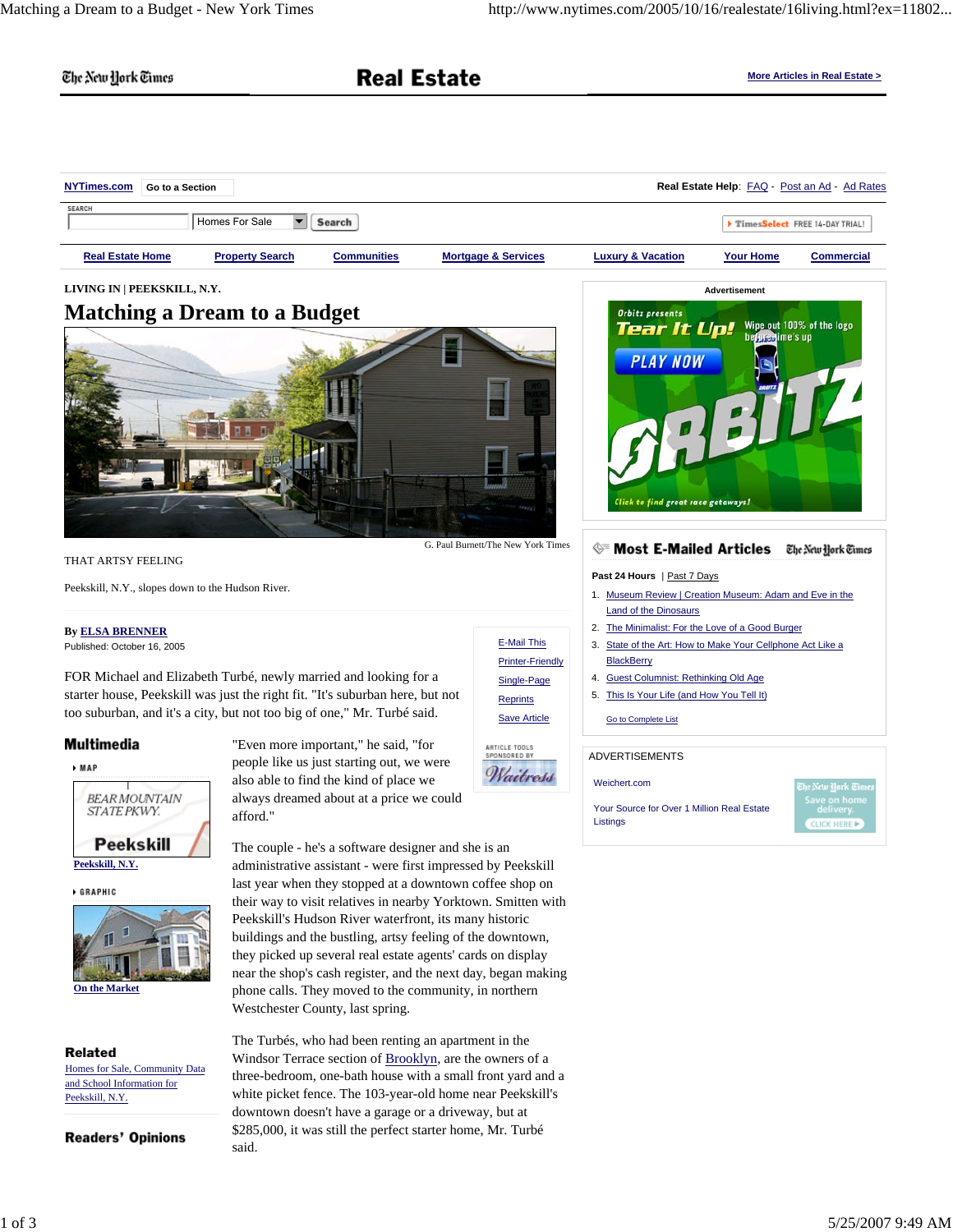Forum: Owning and Renting a Home

#### **Real Estate Tools**

- Homes for Sale
- Homes for Rent
- Open Houses
- Suggestions/Feedback
- Community Data

Mortgage Information

Sponsored by: **Bankrate.com** 

**Enlarge This Imag** 



G. Paul Burnett/The New York Tim A focal point is the Paramount Center for the Arts.

Peekskill 12 years ago.

Tucked along a narrow crook in the Hudson, Peekskill, a local shipping port until the middle of the 20th century, is fast losing its gritty reputation and giving way to an influx of residents like the Turbés, who have been priced out of the residential market elsewhere in Westchester and other New York City suburbs.

### **What You'll Find**

On the side streets near the downtown, Peekskill looks much like other working-class communities on the East Coast - its shady streets lined with rambling Victorians and modest ranches, its many small parks bustling with mothers and young children.

In the downtown itself, the faded names of manufacturing firms on the outside walls of former factories can still be seen, even as a new generation of occupants - in particular, artists in search of work-live lofts - take up residence in space once used to manufacture hats and underwear.

Mixed in with the rental and co-op lofts downtown are a growing number of shops selling paintings and sculptures, like the Flat Iron Gallery, which also leases work space to artists on its upper floors. Berenice Pliskin, an artist who lives in White Plains, commutes 30 minutes north by car three or four days a week to a studio in the Flat Iron building. "I welcome the company of other artists," said Mrs. Pliskin, a retired teacher who first began working in

The Flat Iron is part of a state-designated business improvement district downtown, along with the Paramount Center for the Arts, the Hudson Valley Center for Contemporary Art, the Maxwell Fine Arts museum and the Westchester Art Workshop, to name a few. Around the corner, Bruised Apple Books and Past and Present Antiques, along with restaurants and coffee houses, beckon shoppers.

Right along Peekskill's waterfront, the scene changes. Condo development there is increasingly intense, with housing developers like Martin Ginsburg of Hawthorne jockeying for the most advantageous views of the river and Bear Mountain State Park on the opposite shoreline.

"The best word to describe Peekskill's housing stock is eclectic," said Lenni Smith, the manager of Coldwell Banker Perry Kennedy's office in nearby Croton-on-Hudson. Of a total of 6,400 housing units in the city, 2,500 are condos, according to the office of Paul R. Wotzak, the assessor. Another 3,896 units are one-, two- and three-family homes, and the rest (except for four co-op units) are apartments, the office said.

# **What You'll Pay**

The median sales price of a single-family home in Peekskill is \$385,000, far less than the county median, which was \$700,000 in June, according to the Westchester County Board of Realtors. Houses currently on the market in Peekskill include a 90-year-old ranch with two bedrooms and one bath that is listed for \$229,000, and a 49-year-old ranch with three bedrooms and one bath selling for \$364,000.

The median price for condos is \$315,000, with some, like a four-bedroom, three-and-a-half-bath unit built two years ago, selling for as much as \$714,724.

In new construction, Mr. Ginsburg, one of Westchester's most active developers, is building Riverbend, condominium town houses priced at \$312,400 to \$673,900.

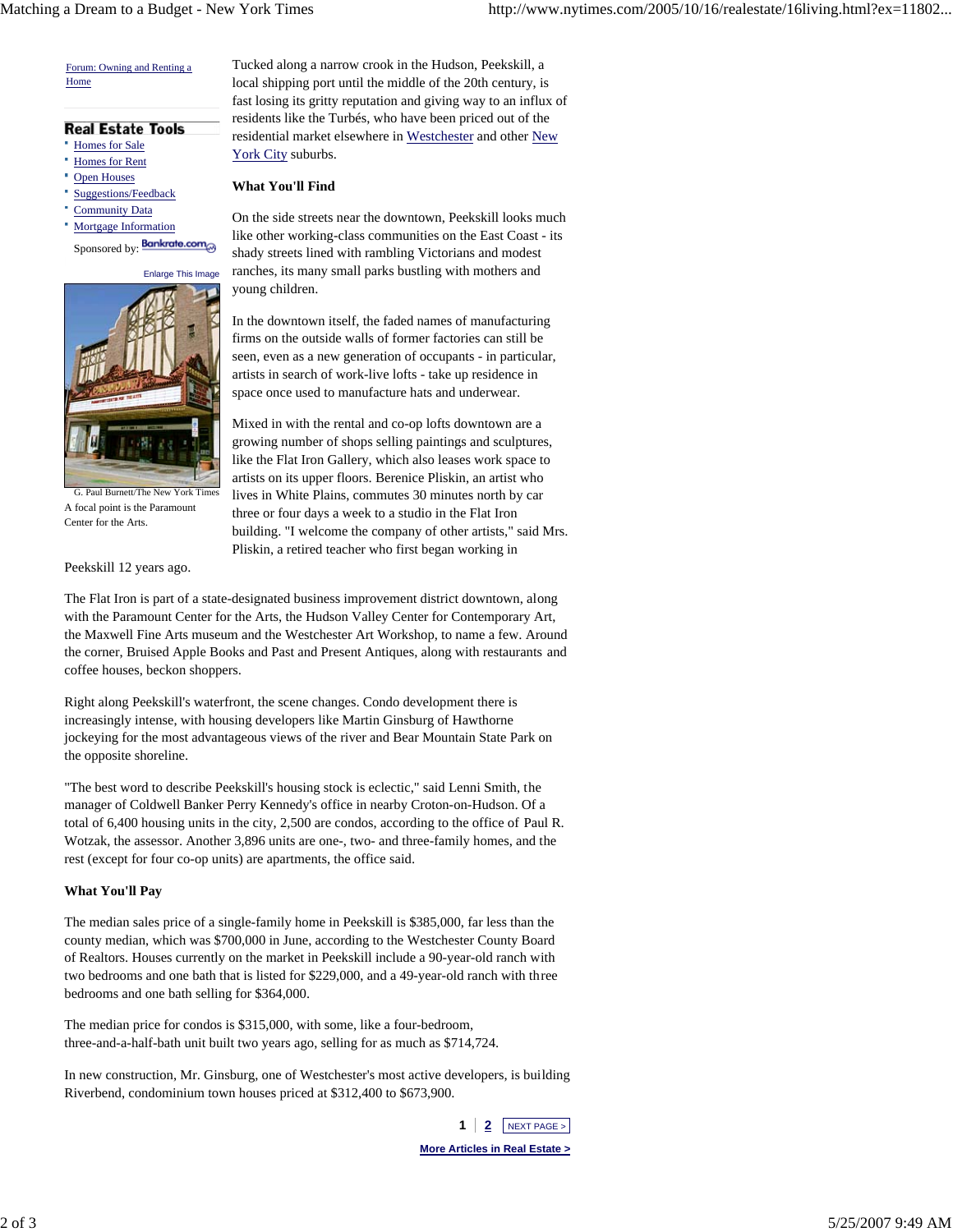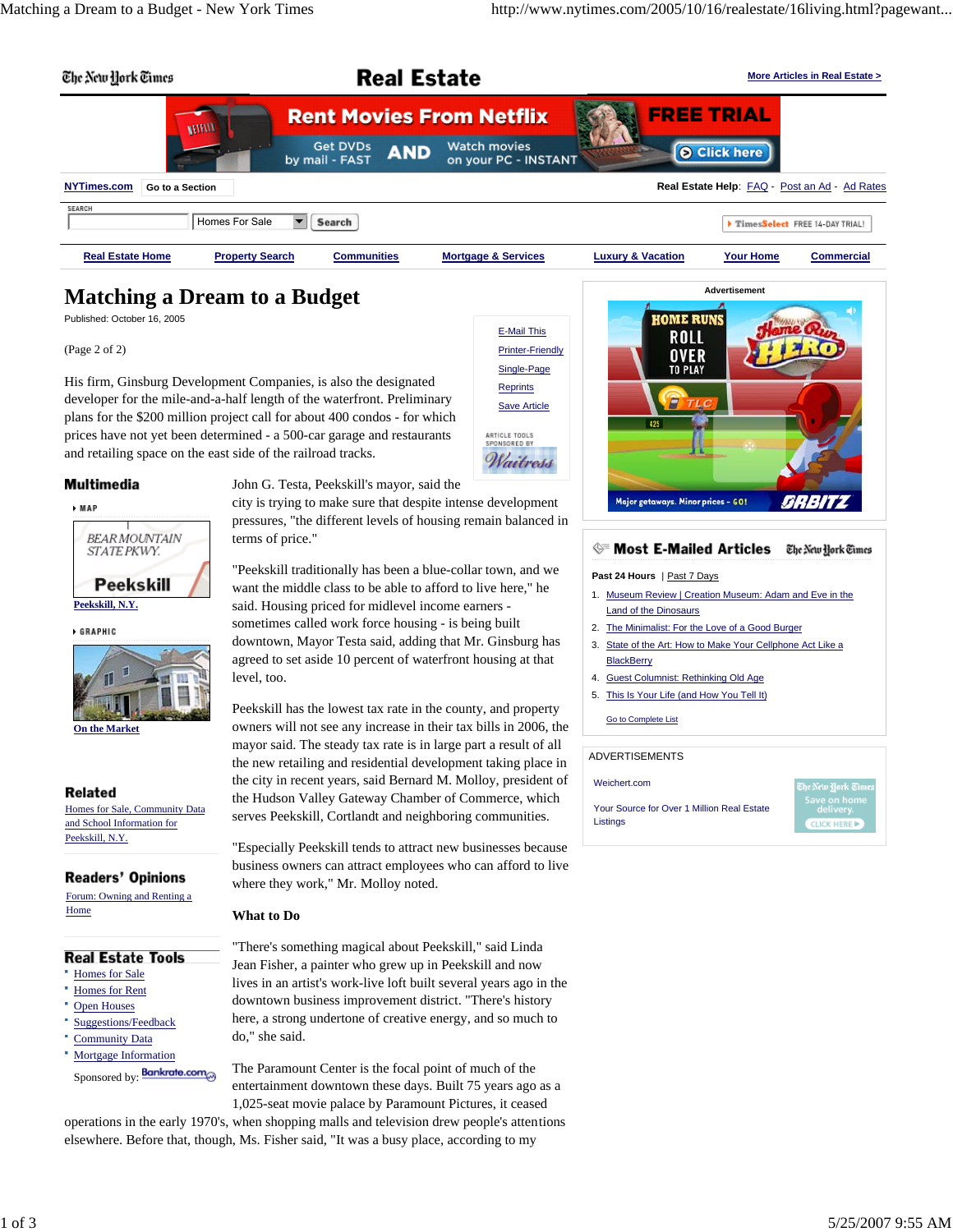mother, who was a popcorn girl there in the 50's."

In 1982, a grass roots "Save the Paramount" campaign was started that eventually spawned the current center for the arts, which features live performances - like Joan Baez on Oct. 29 - arts-in-education programs, films and art exhibitions. In the spring, Bernadette Peters performed in a concert to celebrate the 75th anniversary of the theater. Box office figures show that some 50,000 people attend events at the theater each year.

The number of cafes and restaurants has grown exponentially, along with the redevelopment of the Paramount, according to Mr. Molloy of the chamber of commerce.

The city is chock-full of parks. The Turbés, who used to frequent Prospect Park when they lived in Brooklyn, now hang out in DePew Park in Peekskill, where "we watch lots of people from all walks of life playing soccer and sometimes take a ball and play catch ourselves."

At the waterfront, just off Route 9 near the Metro-North Railroad station, residents picnic, fly kites, launch boats off the public ramp or sit on park benches to watch the sun setting over the river.

## **The Schools**

Some potential residents of the city have shied away from Peekskill's public school system because of low standardized test scores and what Judith Johnson, the superintendent of the school district, reported as a 50 percent rate of poverty among the students, as determined by those eligible for free or reduced-price lunches.

"You cannot compare us in scores to high-wealth districts," she said. "We're dealing with different socio-eco circumstances, which is not an excuse, but it is a great challenge for us."

Ms. Johnson said the district has received a \$1.8 million, three-year state grant to increase literacy in the early grades, and a \$3.6 million, four-year grant to enrich the cultural experiences in art, music and dance.

Last year, the average verbal score on the SAT exams was 440 among seniors graduating from Peekskill High School; the average math score on the SAT's was 456. Statewide, the averages were 496 and 510, respectively.

Of the graduating class last year, 47 percent are attending four-year colleges and 43 percent are at two-year colleges, said Joseph Wychunas, the district's assistant superintendent. High-achieving students, Ms. Johnson added, have performed well on state-standardized tests at all levels and have access to advanced placement courses in high school.

Some Peekskill residents send their children to a Roman Catholic parochial school, Our Lady of the Assumption, which teaches pre-k through eighth grade.

## **The Commute**

Trains on the Metro-North Hudson Line take about an hour from Peekskill to Grand Central Terminal. The city has a commuter parking lot for 288 cars, and while the spaces available by the year have sold out, monthly spots are still available. There is also metered parking.

# **The History**

In 1609, Henry Hudson, the English sea captain and explorer, sailed the river on the ship Half Moon, passing by what is now known as Peekskill. Records show the first European to set foot on land was Jan Peeck, a resident of New York City, who in the 1640's exchanged manufactured goods with Mohicans living there. The city was named for him, first becoming known as Peeck's Kill and later Peekskill.

#### **What We Like**

The downtown has plenty of places to eat, stop for a cup of coffee or shop for the works of local artists.